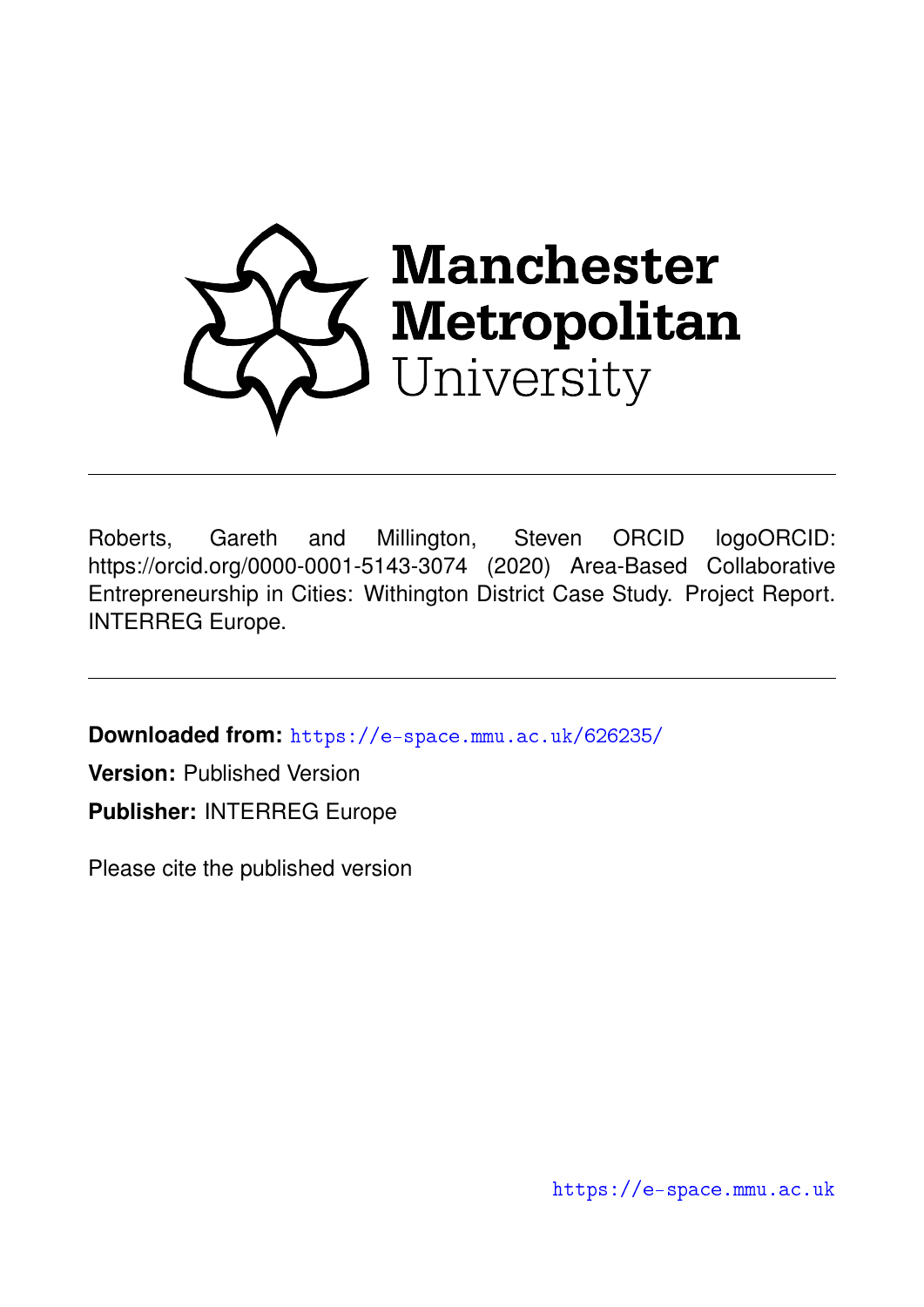# **Area Based Collaborative Entrepreneurship in Cities Withington District Centre**

# **Case Study**

**December 2019**

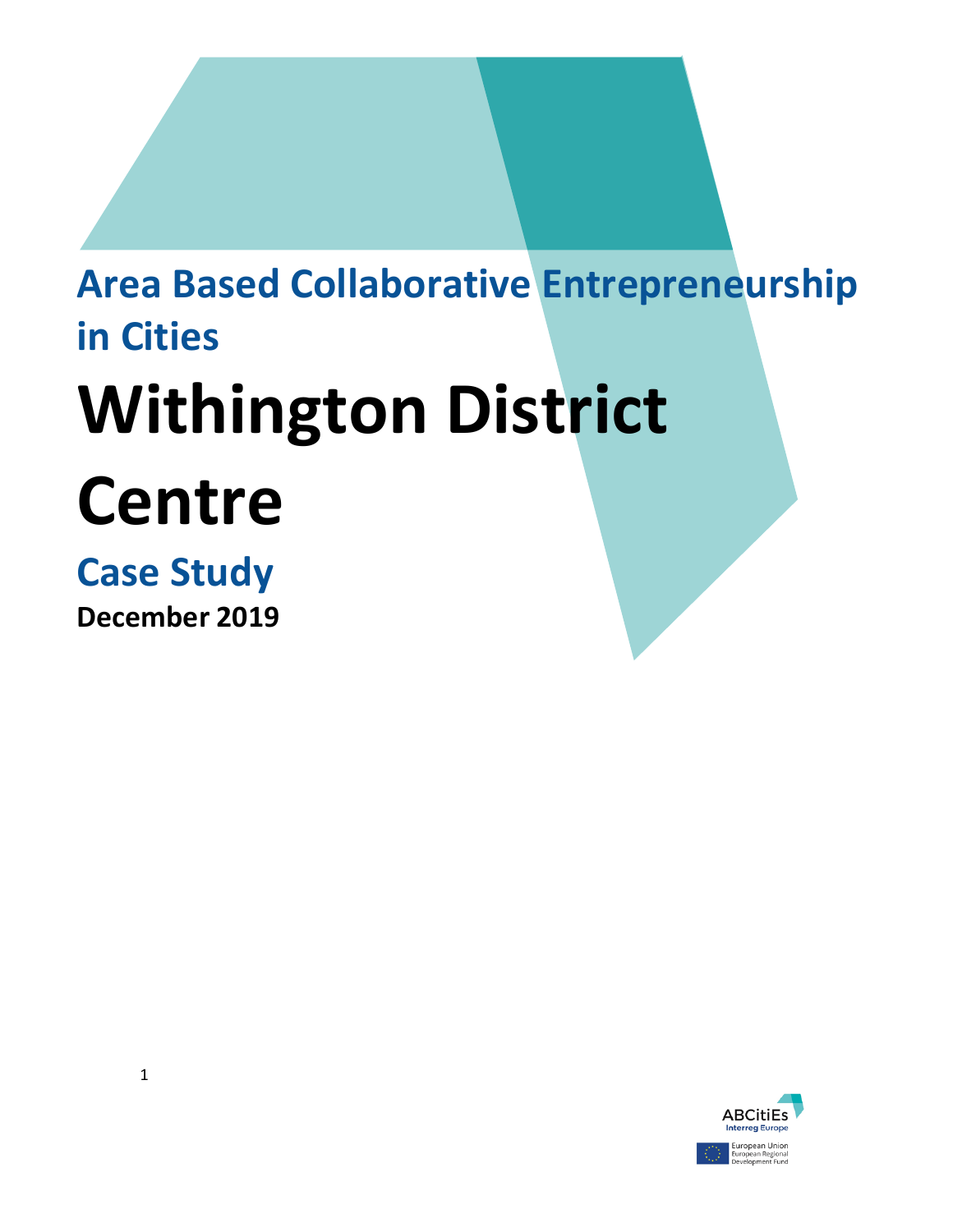# Withington district centre (Manchester)

This case study provides an overview of Withington district centre, with specific reference given to the collectives present in the centre, whose coordinated effort has contributed to Withington becoming one of the more desired centres in the Manchester city region**.**

The figures below show the location of Withington district centre (Figure 1), as well as a map of the district centre itself (Figure 2).



Figure 1: Location of Withington district centre

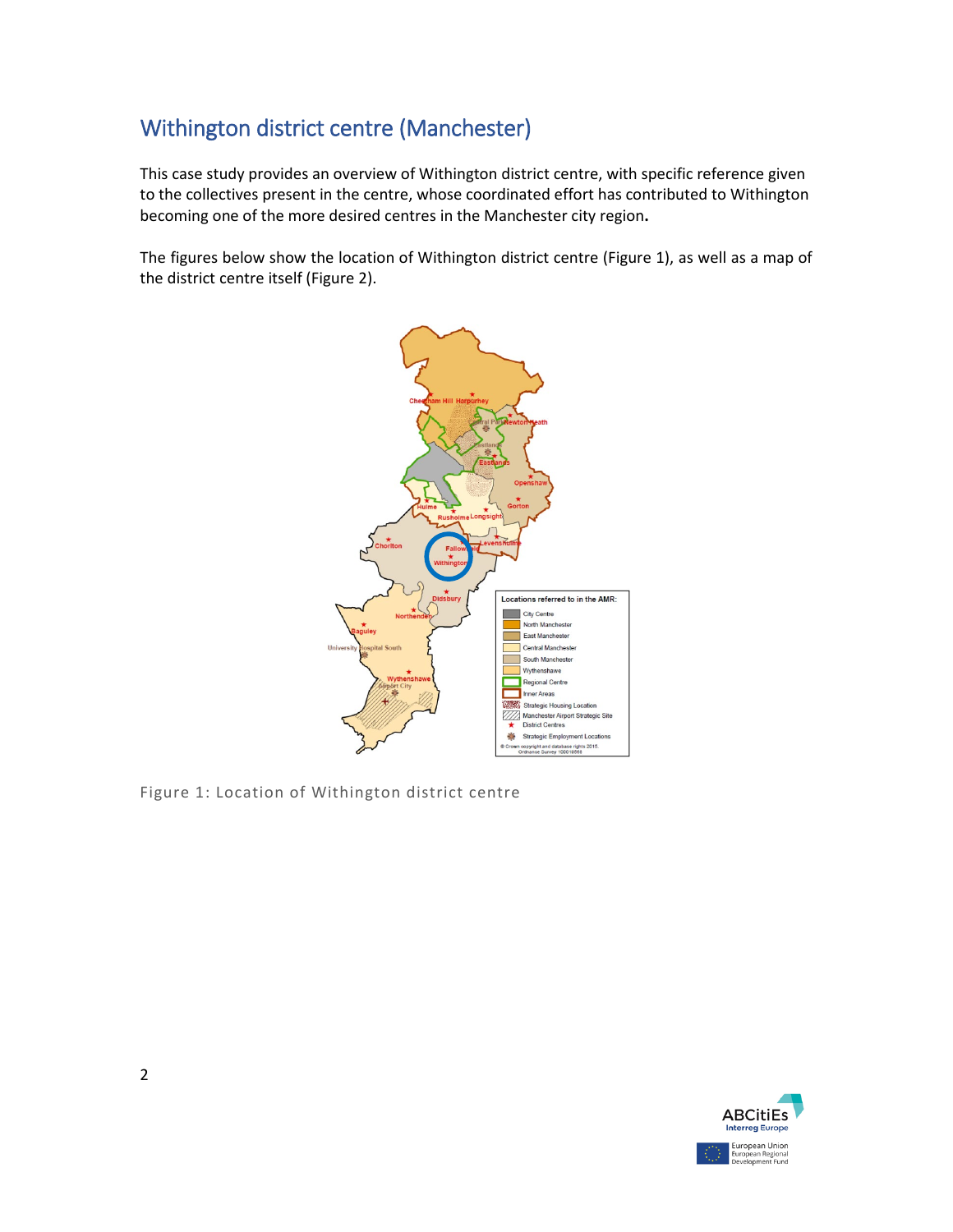

Figure 2: Withington district centre map

# Characteristics of the collective

As with many smaller district centres located on the peripheries of larger city centres, Withington possesses a dishevelled quality. Whilst a product of the life of the centre – being as it is one which is home to a transient student population, and existing around a major commuter thorughfare – there is much improvement that could be made to increase its appearance. Some of the issues include graffiti around the centre on both walls and shutters (although there are notably plans in place for a crowd-funded Shutter Art scheme to address this). There are also a higher than average number of vacant units (14% in March 2019) which contributes to the somewhat down at heel feel of the centre. Pedestrian access from the Old Moat area is particularly unappealing, especially the parking and service area behind the shops on the west side of Wilmslow Road. The centre currently lacks any significant quality civic space. Furthermore, whereas there are plans in place to enhance the appearance of the road leading from The Christie hospital (a major Cancer hospital/research centre located just outside the district centre boundary) to the centre via planters/trees; pedestrian links to other neighbouring districts need to be considered in terms of improving the overall appearance of the centre. However, on the positive side, there are a number of traditional buildings which give the centre an authentic feel, efforts have also been made to improve appearance through use of planters

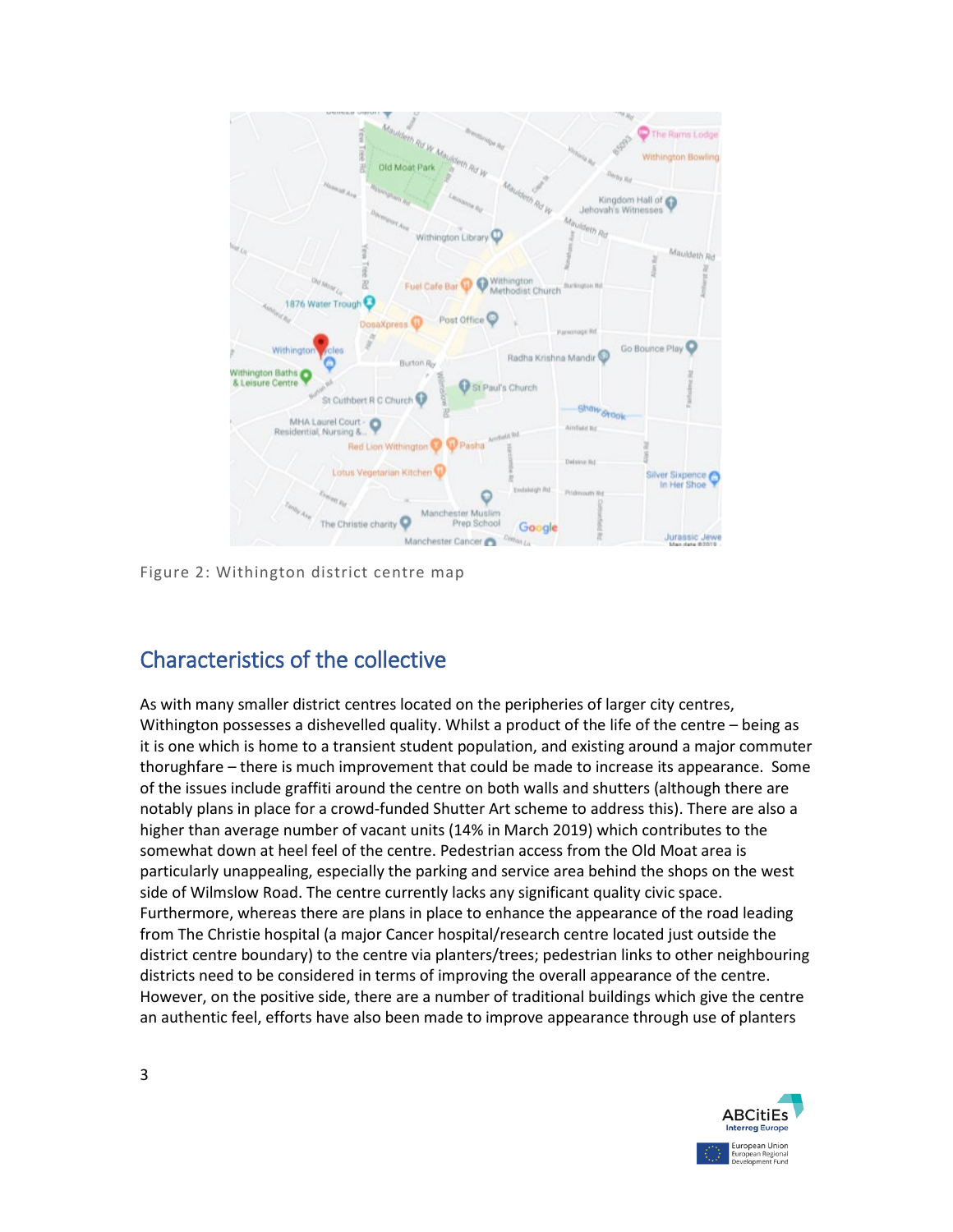around the centre (e.g. around the library), there are also several more modern-looking units (e.g. Toast, Shakedown, and Mockingbirds) which again help to promote a better appearance.

There is a strong historical narrative in Withington, which is the original home of Factory Records, the Manchester record label famous for producing bands including Joy Division/New Order and the Happy Mondays. The centre has largely retained its traditional high street form, although there are challenges here – traffic, appearance, and a lack of quality public realm. The centre possesses a relatively narrow range of basic retailers and services for the local catchment, providing basic groceries, food/beverages, household items, and healthcare services. The centre generally feels quiet on weekday mornings and afternoons (outside of typical commuter 'rush hours') and lacks a sense of vibrancy. The appearance issues in the centre also negatively affect the experience. However, to counter this there have been a range of recent pop-up festivals in Withington which have driven footfall into the centre and created a sense of experience (e.g. Factory Records event, craft ale festival, Withington by Night evening event, and a pop-up market).

Given the large number of students and younger people who reside in the centre, there is a lively evening economy, provided for by the handful of bars and pubs located in the centre. A proposed market feature will likely help to further enhance the experience in Withington, coupled with the potential to draw inspiration from the Teenage Market model to attract the young catchment and contribute further to the existing sense of community. However, there is a concern that the centre over-services younger people, and does not adequately serve older residents.

Withington baths provides an important community hub, hosting a variety of events, both fitness-related and community-focused, as well as providing a co-working space. Although officially outside of the district centre boundary, this facility – and the circumstances which led to it becoming the hub it now is, which are detailed below – was a catalyst for much of the change that the collectives in Withington are now enacting.

#### The community and the collective

At the last official count, the population of Withington District Centre was 16,038. In terms of ethnicity, 77% of the population were white, 12.8% Asian, with the remainder a mix of other ethnicities. Approximately 40% of the population do not own a car, with 40% owning one vehicle, and the remainder owning two or more. In terms of deprivation, the centre performs well relative to other Manchester district centres. A key differentiator for Withington in relation to many centres is its high proportion of younger residents, as illustrated by the graph below.

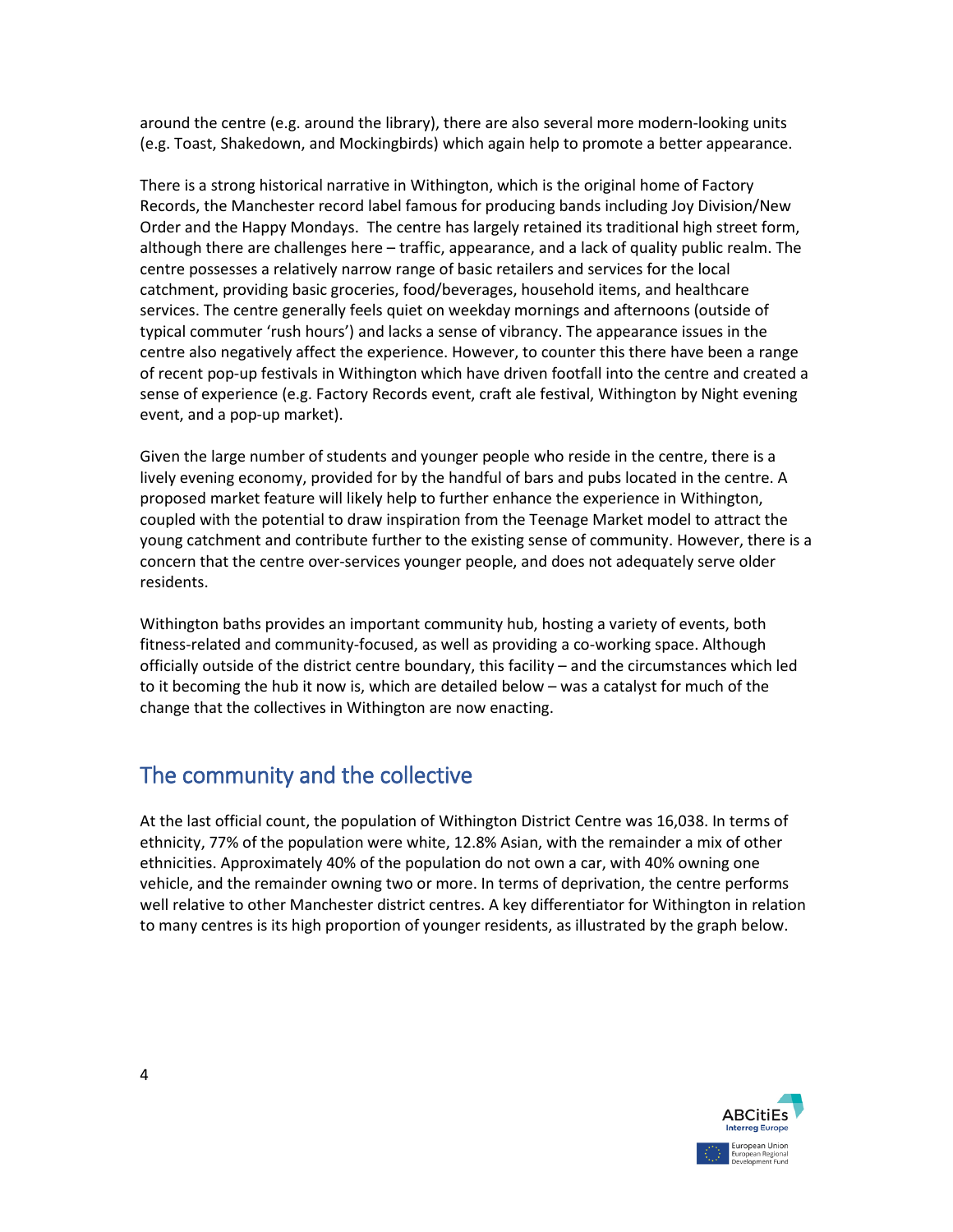

Figure 3: Withington population age breakdown

There are numerous reasons for this, including the centre being affordable – at least relative to more affluent adjacent centres including Didsbury and Chorlton – and the fact that the centre has long been home to a large number of student residences. Interestingly, in recent years there has been a boom in city centre student living, with many developments emerging to cater specifically for this market and thus contributing to a reduction in Withington's student population. This, coupled with the centre's proximity to aspirational yet more unaffordable centres, has led to an increase in young professionals residing in the centre (specifically those in the 25-49 age bracket). As such, the centre is evolving to meet the needs of this profile of resident, and the work of the collectives in the centre is catering to this market.

#### Governance structure of shared resource

The Withington Village Regeneration Partnership (WVRP) is a unique public/private/community collaboration set up in 2017, with a vision to progress the regeneration and environmental improvement of Withington Village. It consists of key stakeholders who have an interest in Withington Village including representatives of Manchester City Council, Southway Housing Association, The Christie, Withington Baths, Withington Civic Society and importantly local traders and property owners. The Partnership has had a number of successes in the short time since they were founded. Not least the major success that subsequently led to the group's formation, when in 2015 the local Withington baths were saved from closure. After a community campaign to take control of the building and the baths within, the Council seceded control and scrapped plans to close the building, which was handed over and is now managed by and for the community. As well as the swimming baths/gymnasium and space for other

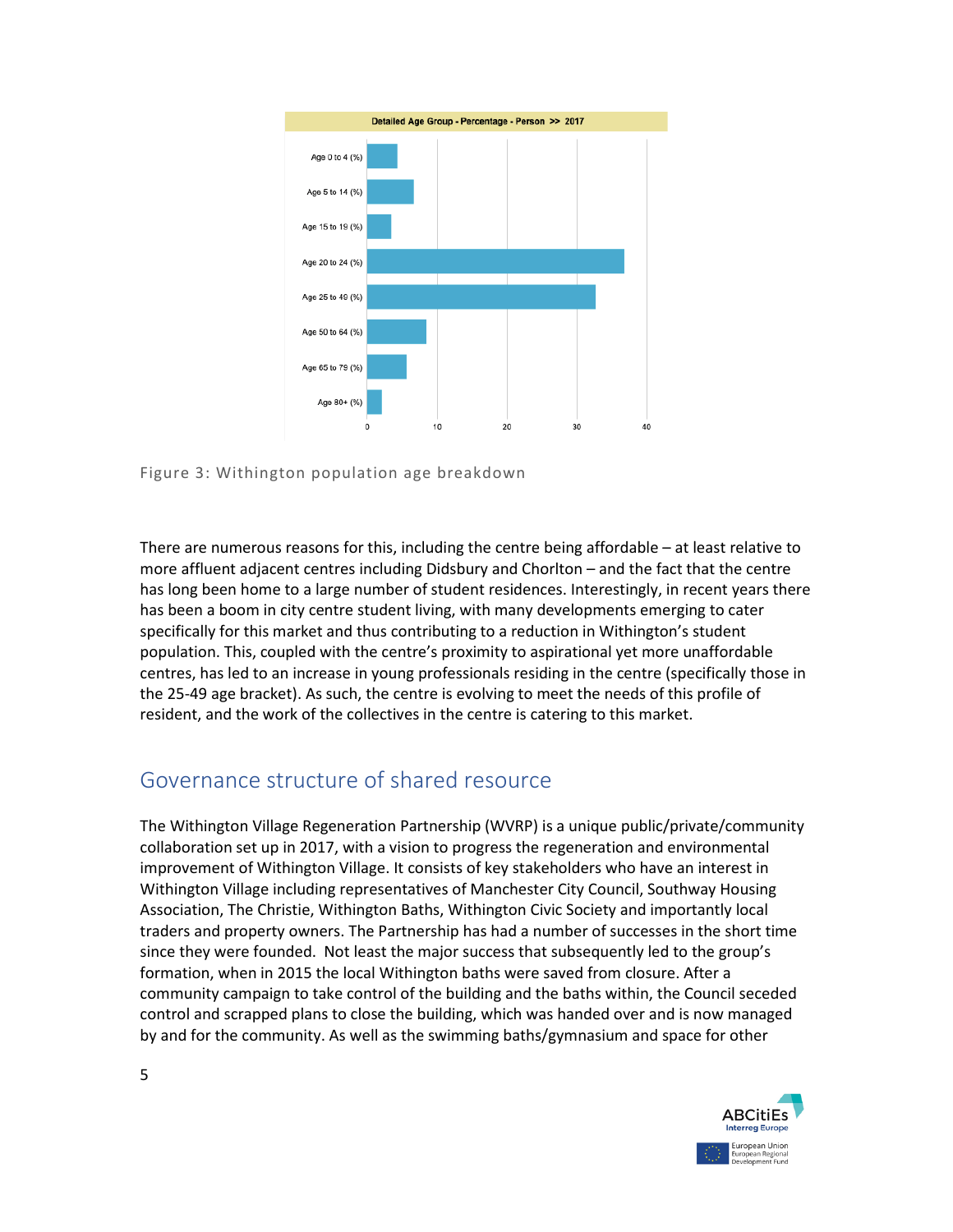leisure activities and classes, the group have recently added a co-working space on the upper floor – and have set in train ambitious plans to transform the site into a community hub.

The successes of WVRP has set in motion wider collaborative activity. Adjacent to this group now sits We Are Withington (WAW), a collection of traders and services in the Village including Wilderness Records, A Curious Collection, The Lock Inn, Solomons, Burton Road Brewery, Withington Baths and The Christie. WAWs remit is to promote the centre, capitalising on the strategic work of WVRP and building on this to engage the local community and increase vitality in the centre.

Southway Wilderness **Housing** Records Association **Burton Road Brewery** The Christie Hospital **A Curious** Withington Withington We Are Collection Civic society Village Withington Partnership Withington **Baths** The Lock Inn Manchester **City Council Solomons** Other independents

The two groups sit together as follows:

Figure 4: Relationship between WVRP, partners, and WAW.

Together, these groups are beginning to provide Withington with a strategic direction of travel. Progress has been made ranging from fundamental structural change (including property development and the introduction of affordable housing), to raising the profile and image of the centre through aesthetic interventions, experiential activity such as pop up events and festivals, and co-ordinated marketing and branding activity to amplify this activity.

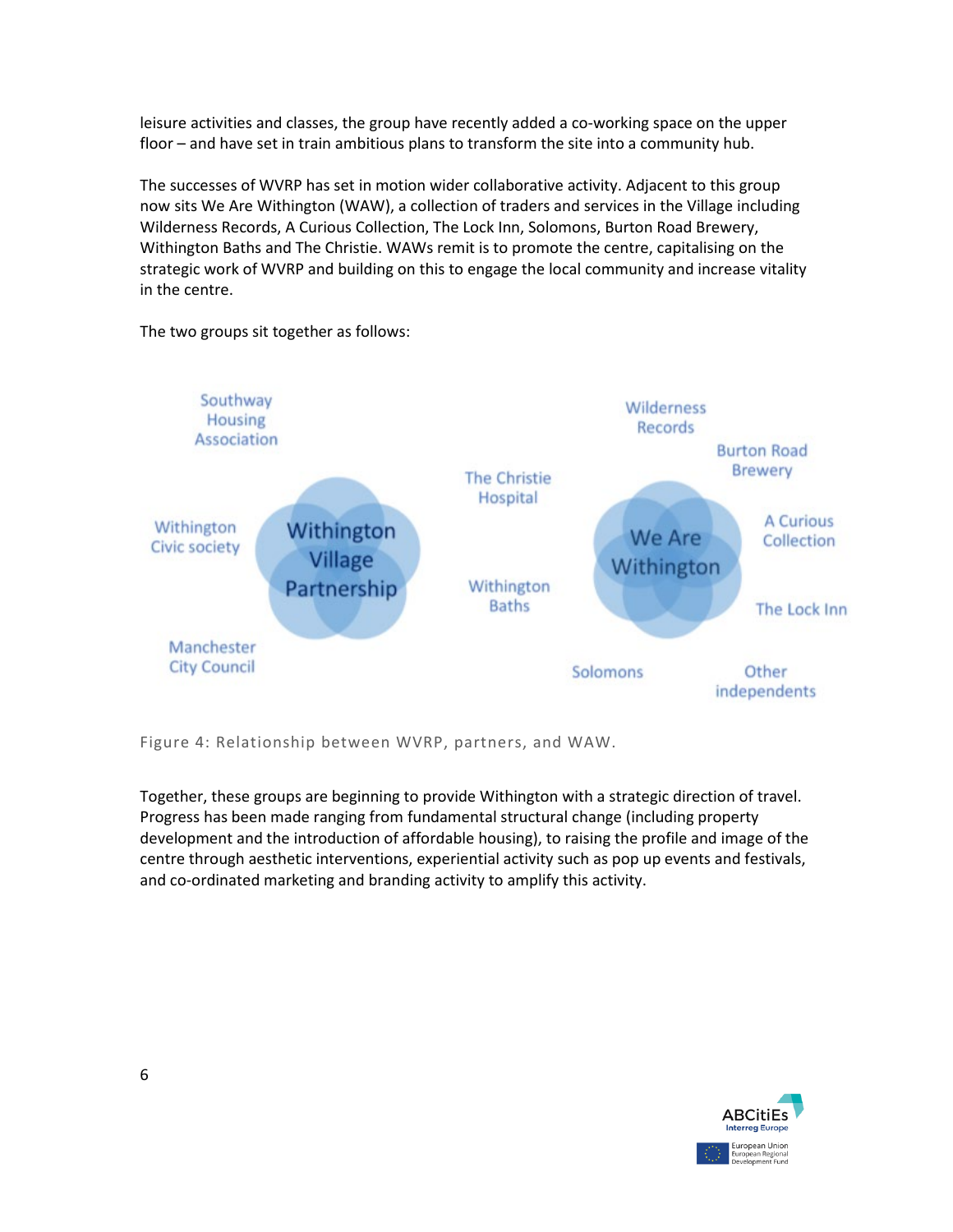### The collective process and interaction

The WVRP brings together a range of passionate stakeholders on a monthly basis around a shared vision to regenerate the centre, with ambitions to create a cultural hub in the future. Efforts have been made to engage a wider range of stakeholders in centre plans, such as The Christie and a local housing association. There is also a Civic Society, as well as a recently formed Traders Association. The formation of the WAW group has contributed to compounding the WVRP's success, providing a public facing front and ensuring that the great work being done in the centre is communicated to the public.

Outside of the members of WVRP and WAW, stakeholders in general seem to operate relatively independently in their activities, rather than coordinating in terms of store renovations/updates. Indeed, there have been suggestions that some of the landlords in the centre are absent and disengaged with centre visions and strategies. There are discussions around whether a shop front design-guide is needed to create a more consistent image in the centre. Whatever the chosen mechanism, it is clear that greater collaboration between traders and communication with property owners is now required, which WAW may be able to faclitate.

#### Lessons learned

Withington benefits from an existing network of engaged local stakeholders who are in communication with one another and actively collaborating, sharing knowledge and generating ideas in order to enact interventions to improve the District Centre. The challenge now is to widen participation, extending collaboration outside of the immediate collective and engaging with a wider resource.

Longer term, it is important that the existing network of local stakeholders continues to focus on improving the connectivity and linkages between the district centre and the attractors lying just outside the district centre, together with further discussions concerning the improvement of connectivity between the district centre and adjacent residential areas within walking distance.

Efforts have been made locally to guide the re-use of empty units in alignment with the perceived needs of the existing local catchment. This has proven to be successful, and the continuation of pop-up shops, markets and events, which have so far proved to be an effective mechanism in terms of communicating the potential of extending the diversity of offer to property-owners and developers, must be continued.

Our engagement with local stakeholders has revealed a number of interventions which have sought to define and communicate what Withington Village has to offer to residents, for example, the production and dissemination of a History and Landmarks Map, events and activities connecting Withington to Manchester's recent popular cultural history, and a maker's market and temporary bars. Locally, therefore, there appears to be a strong sense of identity

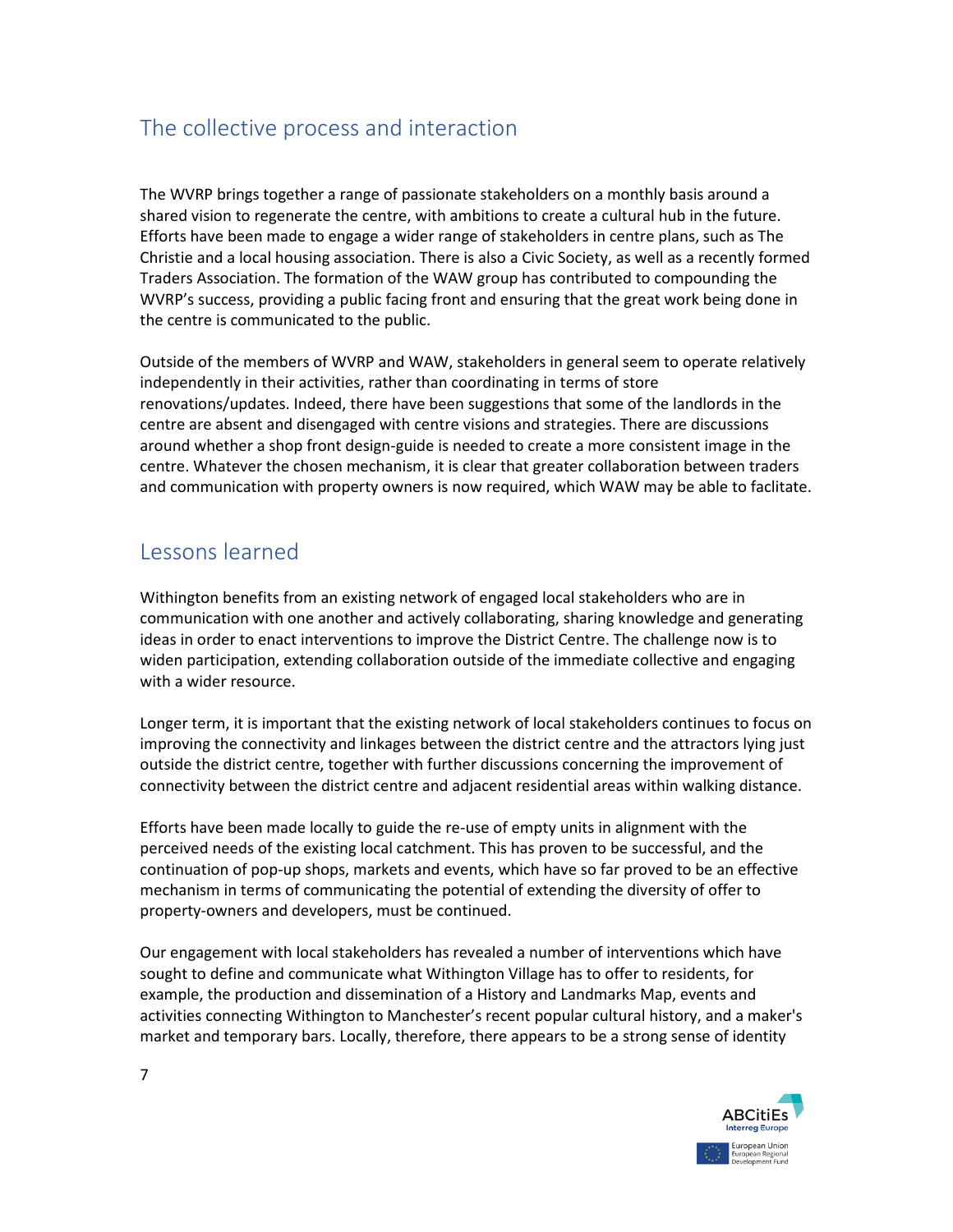shared between key local stakeholders, together with evidence of stakeholders willing to become engaged in improving and communicating a positive image of the district centre. WAW's strategic approach towards place communication through a consolidated social media presence for Withington Village should be applauded. Given the importance of collective collaboration, the local networks and local traders must continue to engage and collaborate to align the current offer with the potential needs of a wider catchment audience. This could, for example, include taking full advantage by giving more prominence to the centre's existing evening economy offer, through evening events and promotions.

The centre has demonstrated a strong and emerging narrative of effective local collaboration. Driven by the local community, the revitalisation of Withington Baths as a recreational centre and co-working space has proved to be a catalyst for bringing together a network of enthusiastic local stakeholders, including the City's Neighbourhood Team and elected members, who are committed to improving the district centre. We would suggest, therefore, Withington now possesses sufficient local capacity to engage with the local authority and other partners to achieve more strategic regeneration objectives. As such, Withington provides a model of district centre collaborative working in the city. We advise that the City continue to support this approach through local planning policy. The collectives/partnership(s) present in Withington have evolved to a position where they can instigate real structural change in their centre, liaising with the City Council to effect planning decisions, securing funding for physical regeneration, and organising to submit bids for significant funding from national Government. The progression has developed as follows:



Figure 5: Progression of collective action in Withington